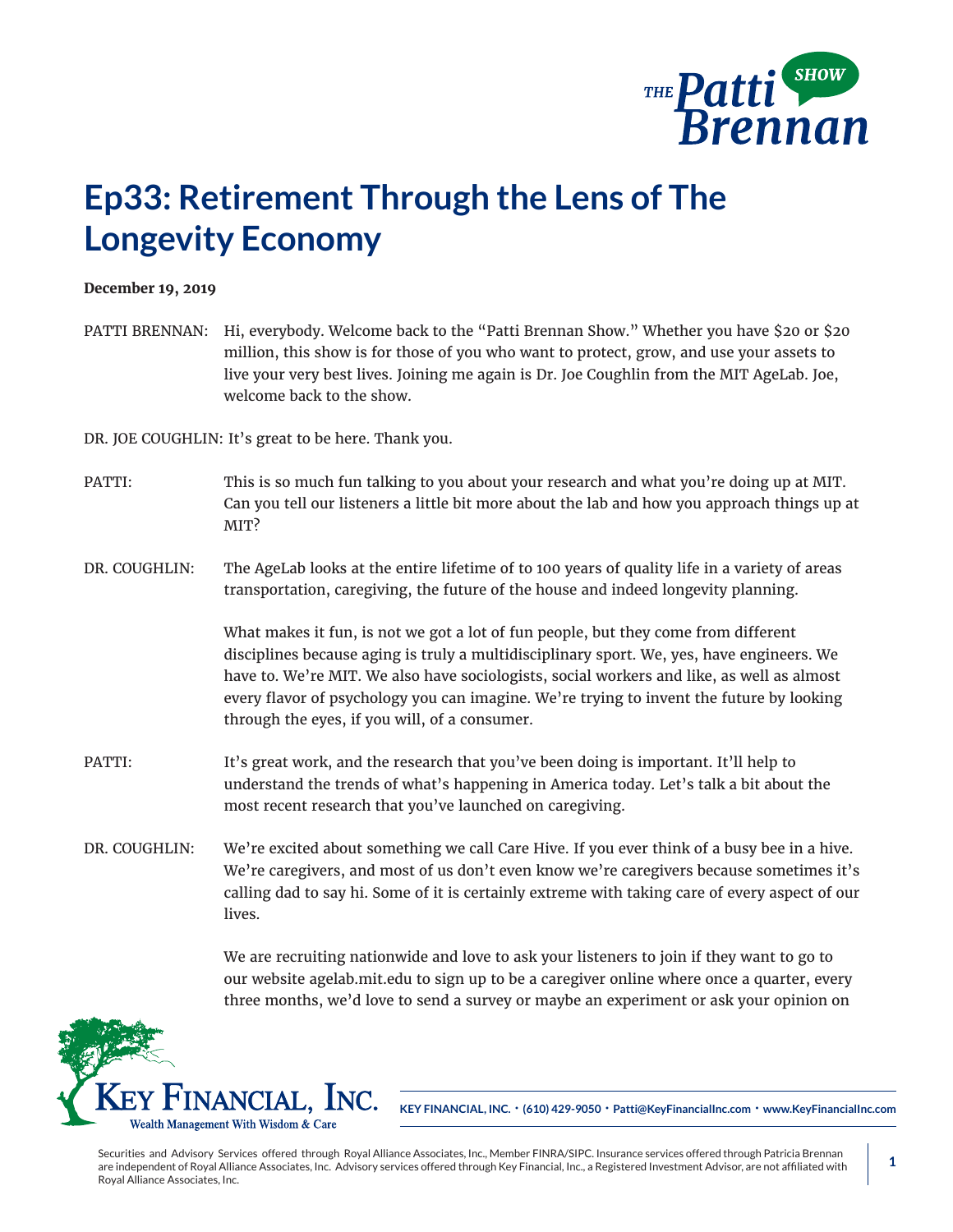|               | something, so that we can get into the micro moments if you will of, "What are you doing?<br>How are you doing it?"                                                                                                                                                                                                                  |
|---------------|--------------------------------------------------------------------------------------------------------------------------------------------------------------------------------------------------------------------------------------------------------------------------------------------------------------------------------------|
|               | What we want to do is to take this anonymous information to power new ideas of my<br>students and researchers can do with new technologies, new services, and also get<br>companies to know that their employees are also caregivers. That their customers are often<br>looking for solutions to take care of mom, dad, or a spouse. |
|               | We're excited about this because we hope to not just have people living longer, we hope to<br>have them living better.                                                                                                                                                                                                               |
| PATTI:        | It's also important for people to understand who is a caregiver. It's a spectrum. It tends to<br>evolve over time starting with that phone call. What happens next? What do you find then?                                                                                                                                           |
| DR. COUGHLIN: | I think about it is a level of effort that only grows over time so, you're right. It absolutely<br>starts with that first phone call, simply just being a good kid, and saying, "Hi," but then<br>it starts to pile up. It's like, "Well, the appliances need fixing" or "Need to go grocery<br>shopping."                           |
|               | How many of us have been the advocate to take our mom or dad to the doctor's office, to<br>be in the room to make sure that the mom and dad tells the entire story of how they're<br>really feeling versus what they may want to tell. It ramps up and we want to map that out,<br>understand that true caregiver journey overall.   |
| PATTI:        | You talked about another study. It was a smaller study that you did for CBS with 800<br>participants?                                                                                                                                                                                                                                |
| DR. COUGHLIN: | No, it was only 30 but over eight months.                                                                                                                                                                                                                                                                                            |
| PATTI:        | That's well.                                                                                                                                                                                                                                                                                                                         |
|               | DR. COUGHLIN: I was really concerned. There's a fine line between research and basically bothering people.<br>We were asking these folks to check in with us on almost a daily basis. These folks were<br>working. Their loved ones were in varying intensities of care need.                                                        |
|               | What came back was amazing because I was almost worried about not doing the study<br>because I thought this would be too much for the people. They came back and as caregivers,<br>they said, "No, we want to do this and we really loved participating because no one asks<br>about us."                                            |

If you think about it, the cost of caring, if you will – to be financial with you for a moment Patti – the average family spends anywhere from \$300 to \$500 per month on everything from mobility, to groceries, things like that and that's when it's low level caregiving.



**KEY FINANCIAL, INC. • (610) 429-9050 • Patti@KeyFinancialInc.com • www.KeyFinancialInc.com**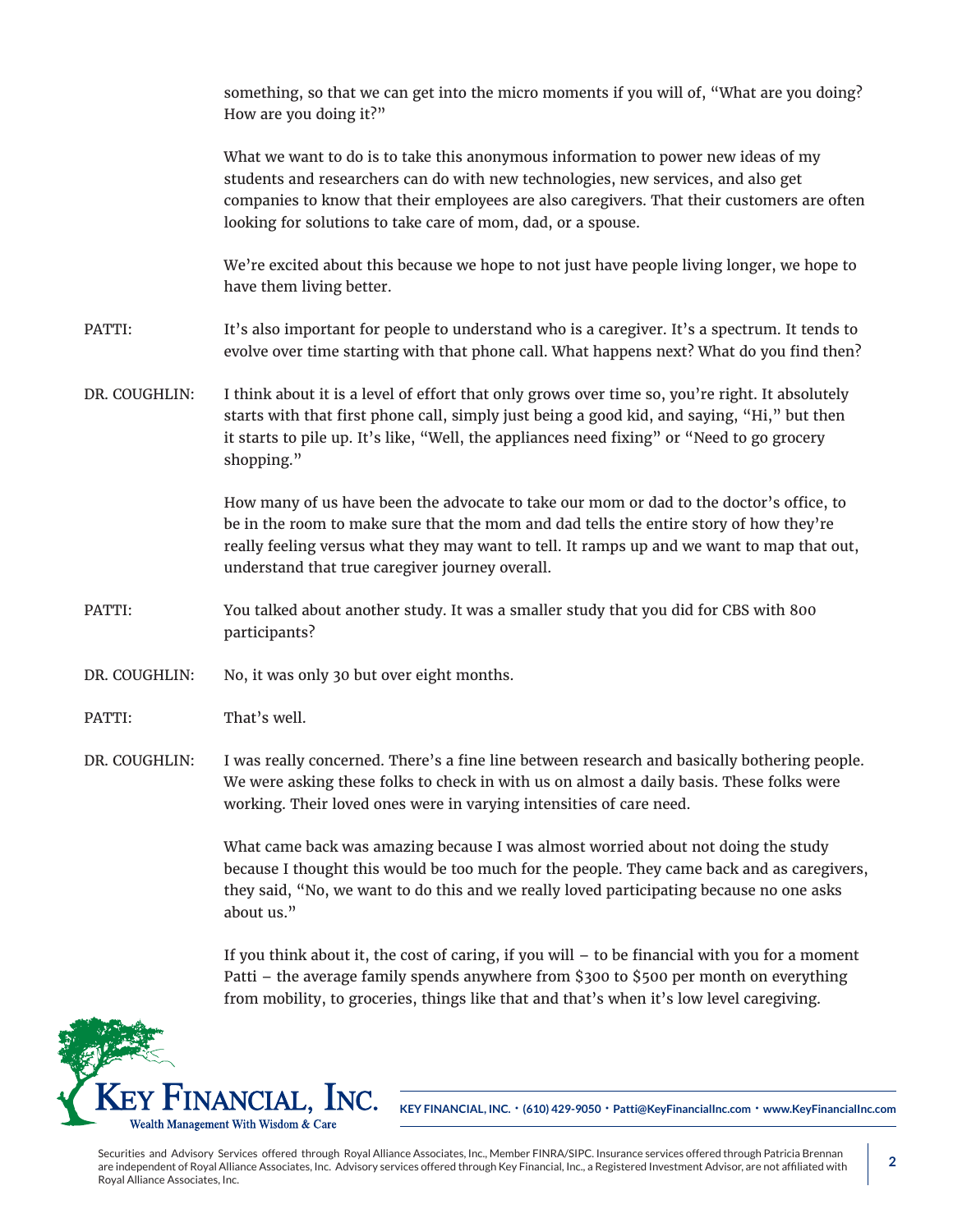There's another cost to caregiving, particularly for women who are the primary caregivers.

They often put their careers on hold. They are behind in their retirement savings. Also, there's the physical and emotional. Often, it's complete fatigue, back pain, and depression. The idea that we were asking them how they're doing, how they do their daily job, actually made them feel better that they could share it with other caregivers.

Frankly, it's always good to know that you're not the only one doing something that you think is simply just being a good family member when, in fact, it's a very common thing.

PATTI: Let's share again your website so that people can do that and for those of you who are driving, don't worry. Don't pull over. We'll have all of this information in the show notes. Go to the website and get the show notes and you'll be all set.

- DR. COUGHLIN: The MIT AgeLab's website is agelab.mit.edu.
- PATTI: You mentioned the idea of being able to recognize that you're not alone in this and that you can do some brainstorming and learn from other people who are going through exactly the same thing. One of the things that we've talked about, you and I have talked about offline, are some of the things that we're trying to do to introduce people to services and information.

Places where they can get information that they may not be aware of. You talked about the different levels of service that advisors can provide. Why don't you share your thoughts on that?

DR. COUGHLIN: I'd like to think about advisors being at least in three different buckets if you will. The first one is the more transactional that is needing to save for retirement. I want to buy this, I want to save for that. Very basic, very quantitative only.

> Then there's the planning advisor, which does the transaction work but also has a long term plan with goals that are addressed by the client and with the advisor. Where I think the future is, where all of us ultimately need, is the longevity advisor.

> The longevity advisor does more than taking your goals and making them real on a plan, ensuring the financial security. That's absolutely needed and expected, but the longevity advisor anticipates what that future is going to be.

> Remember, here she has many clients and has seen old age through the lens of many different people and different experiences in many cases with different resources. I don't mean just money resources, but coping resources, physical resources, cognitive resources to be able to provide care or whatever it might be.



**KEY FINANCIAL, INC. • (610) 429-9050 • Patti@KeyFinancialInc.com • www.KeyFinancialInc.com**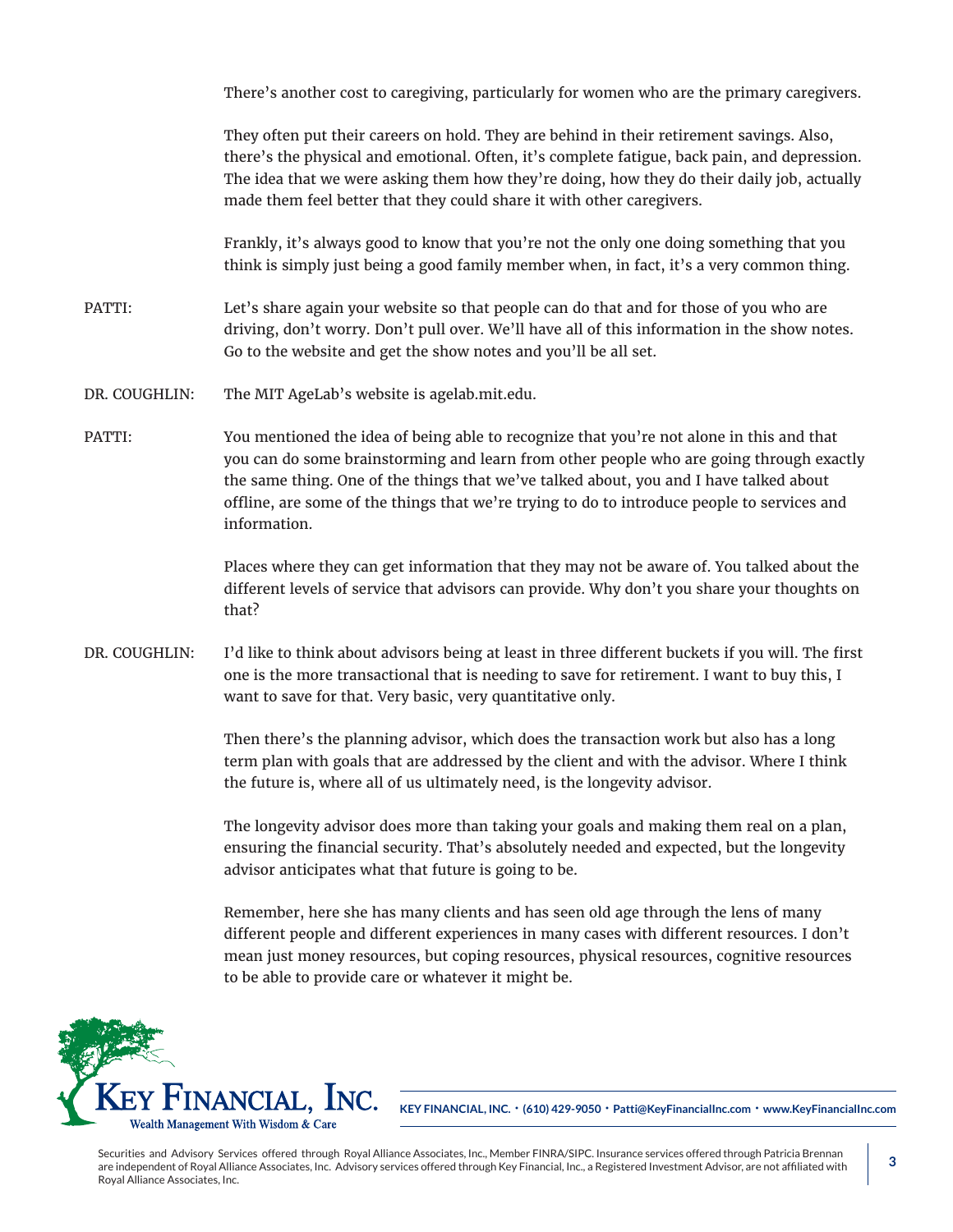What a real good longevity advisor can do is to help you curate. What are the various retirements you might envision at different parts of your older adult life?

How can I connect you with all the services that you may need to age well or to provide care? Then, how can they collaborate with you to change retirement as you move through those last 8,000 days of life.

- PATTI: Again, talking about what we discussed before even redefining what that looks like. The opportunities that can be created, whether it be going back to school, starting a new business that you've always wanted to get into. It's not necessarily just being with your grandchildren on the sideline at the soccer game, right?
- DR. COUGHLIN: Those games are pretty short to begin with and are often cold out there.
- PATTI: Then the kids run off, they don't want anything to do with you.
- DR. COUGHLIN: Exactly. They become teenagers, not as cute. Patti, you and I have talked off one and you're one of the labs shall we say ideal case studies as to how it should be done. Other advisors as well are starting to realize that there is a vast white space and need for clients out there to be able to anticipate things in the future.

We can read books and watch movies about so and so starting a new company or the occasional story in the newspaper or, "Gee, look at this 75 year old lady who just got a masters in," fill in the blank. It's different when it comes from your advisor because she's dealing with other people like me. That means I can identify, it's possible.

It's no longer a human interest story on Channel 6.

- PATTI: To your point, it's possible for me. It's one thing if it's in a book or something like that, but how do you go about doing this? You don't have to have a 50 page business plan. Let's take one step at a time. What's possible? What's that look like? Let's have some fun with it.
- DR. COUGHLIN: Yeah, absolutely.
- PATTI: Speaking of having fun with it, one of the things that I think is important and for all of you who are listening this will also be in the show notes. Let's talk about some of the services and the things that are out there today that people can take advantage of. Either for themselves, or for the people that they love.

Let's talk about education, since we've just talked about that. You've mentioned going to Georgia Tech, right?

DR. COUGHLIN: Yeah.



**KEY FINANCIAL, INC. • (610) 429-9050 • Patti@KeyFinancialInc.com • www.KeyFinancialInc.com**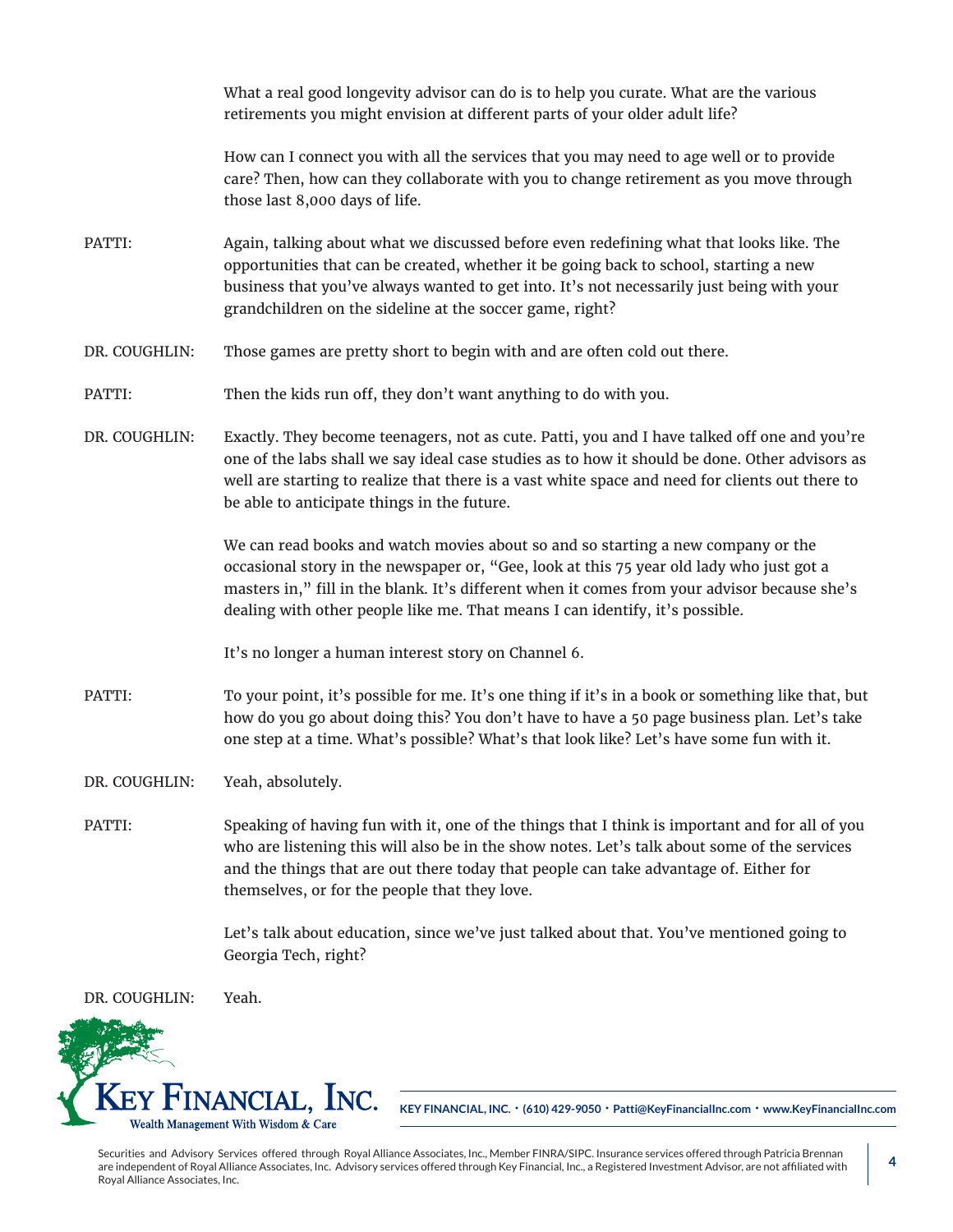PATTI: Getting an education and a Master's degree for \$8,000 online. There's other online opportunities for adult education as well. There is OLLI, right? Let's talk a little bit about that. DR. COUGHLIN: There's OLLI. That is both online opportunities on a variety of things. Everything from shall we say the art history course that your parents did not want to pay for, to maybe something that requires you to change careers overall. I'd be greatly remiss if I don't talk about the home team. MIT along with other universities created edX. You can take a class, for instance one of my own classes that's up online, or anything from supply chain management to engineering to yes English. Whatever it might be to shall we say improve your edification of what you want to learn about? Also to change careers or to frankly have something new to talk about when people say, "What do you do?" Instead of just saying, "Well, I'm retired and kind of dot, dot, dot," after that, go, "Yeah, I'm retired, but I just took this class and I'm doing X." Frankly, it's just good conversation to keep you alive and vital and connected. Other options don't have to be so grand. They can be local. Many community colleges, and probably one of the greatest resources everybody has access to, is a state university system. Many of these schools have amazing adult education programs, but frankly the average age of a student in the classroom is climbing up so don't be shy to jump into a classroom with a bunch of 21 year olds because frankly many of the faculty will enjoy it. Secondly, you may see many of your peers sitting near you. PATTI: I have a wonderful client who takes courses here locally at Villanova, and he is the old guy in the back of the room who's auditing this class. It's so much fun to talk with him because he tells us the stories of the things that he's learning about and how he's really showing these kids up. DR. COUGHLIN: Absolutely. PATTI: The professors love him. He's engaging. He's introducing that crystallized intelligence that you talked about earlier and really learning a lot along the way as well on random subjects that he never...He was a pharmaceutical executive. He's taken everything from religion to random topics that... DR. COUGHLIN: That's a great example where we should really redefine retirement, not as a time to pull back and rest, but a time to explore. The longevity economy is not just about the money out



**KEY FINANCIAL, INC. • (610) 429-9050 • Patti@KeyFinancialInc.com • www.KeyFinancialInc.com**

Securities and Advisory Services offered through Royal Alliance Associates, Inc., Member FINRA/SIPC. Insurance services offered through Patricia Brennan are independent of Royal Alliance Associates, Inc. Advisory services offered through Key Financial, Inc., a Registered Investment Advisor, are not affiliated with Royal Alliance Associates, Inc.

there, and what businesses are out there, but this is an entirely new frontier to invent what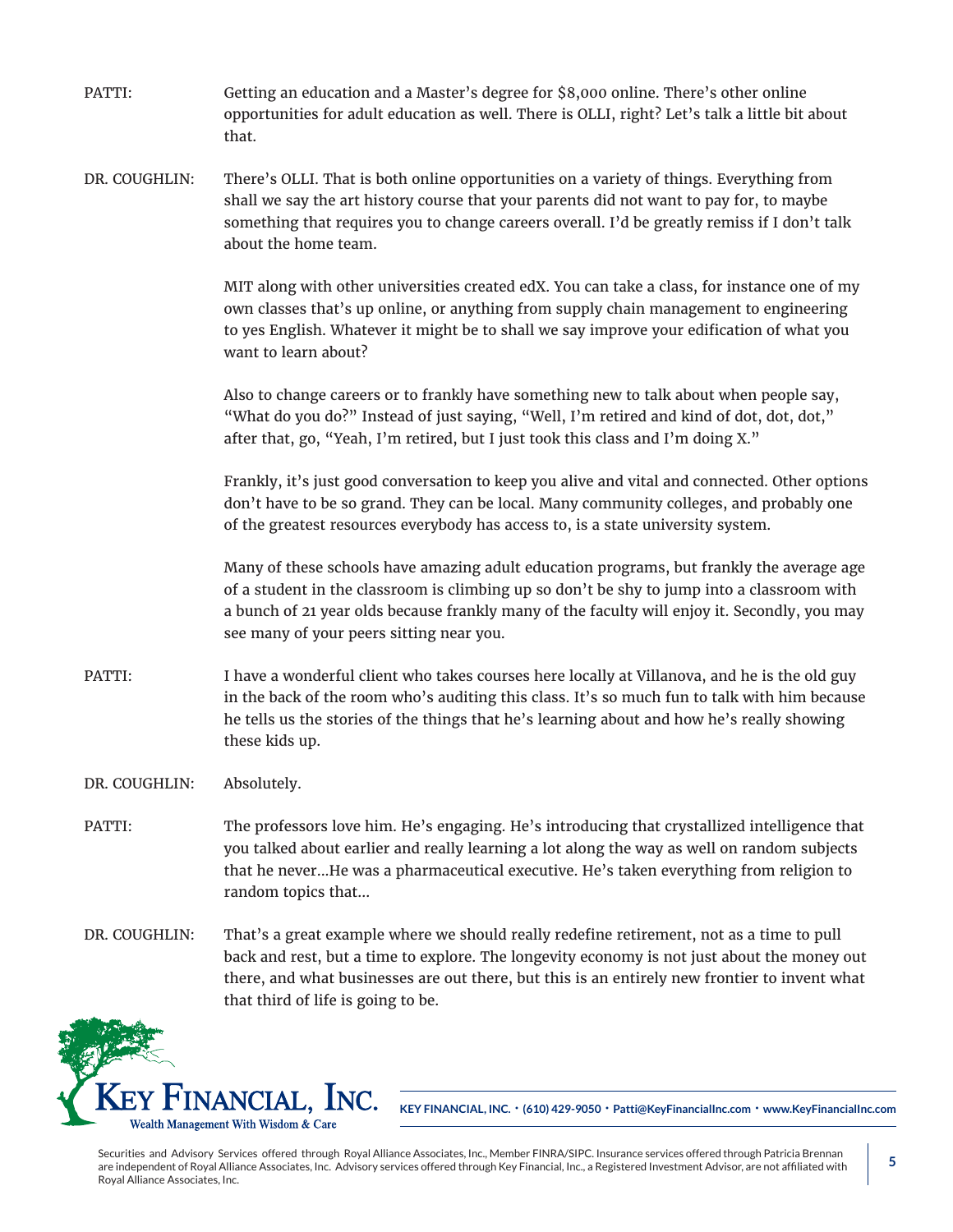- PATTI: Wouldn't it be cool if somebody were to invent a business that literally was just about longevity and introducing people to many of these experiences that we're talking about today, whether it be education or car stuff, or whatever it might be that people might be interested in learning more about. How to fix a car. I don't know how to change oil. I'd love to learn, maybe. Maybe not.
- DR. COUGHLIN: I think these days you need a computer science degree to change a car.
- PATTI: That is true, too. OK, that's out for me. One of the things that we talked about earlier. Grandchildren are the apple of a lot of people's eyes.

One of the things that I've done in the past is introduce grandparents to someone that I know who's got a business called Eat to Compete, which is a really neat way of teaching these kids about healthy eating, but also how food is really fuel and how it can improve their performance. Things of that nature that they otherwise wouldn't know about.

- DR. COUGHLIN: I think it becomes even more important as we age because we fall into bad habits. Patti, as you know, I'm originally from the Delaware Valley so I still believe that Tasty Kate cheese steaks and Scrapple are food groups so over time...
- PATTI: Oh, we have a surprise for you...
- DR. COUGHLIN: [laughs]
- PATTI: ...Dr. Joe, for lunch let me tell you.
- DR. COUGHLIN: Only my cardiologist knows for sure. We've fallen to bad habits or convenience habits, if you will overall. Having that experience with your grandchildren, peer pressure from a little 8 or 9 year old is a lot more powerful than an M.D. telling you can't do it anymore.

As we age, micronutrient deficiency, which is shall we say geek speak for the fact that you need to eat the blueberries because your system is not absorbing as much as it used to. You actually need to eat more of the good stuff than you ever did before. That women, particularly older women, are 90 percent more likely to be wandering around dehydrated.

Yeah, it's not just about making a connection with grandchildren, but it's about getting your game on as well as theirs.

PATTI: That is great information. The other thing is we talk about medicine. We talk about healthcare, but there's also a whole new world of alternative healthcare out there. When one thing is it working maybe acupuncture will help.

DR. COUGHLIN: Acupuncture, herbal teas. It's interesting. The literature out there is somewhat foggy because it's looking through the lens of traditional western medicine, but be aware,



**KEY FINANCIAL, INC. • (610) 429-9050 • Patti@KeyFinancialInc.com • www.KeyFinancialInc.com**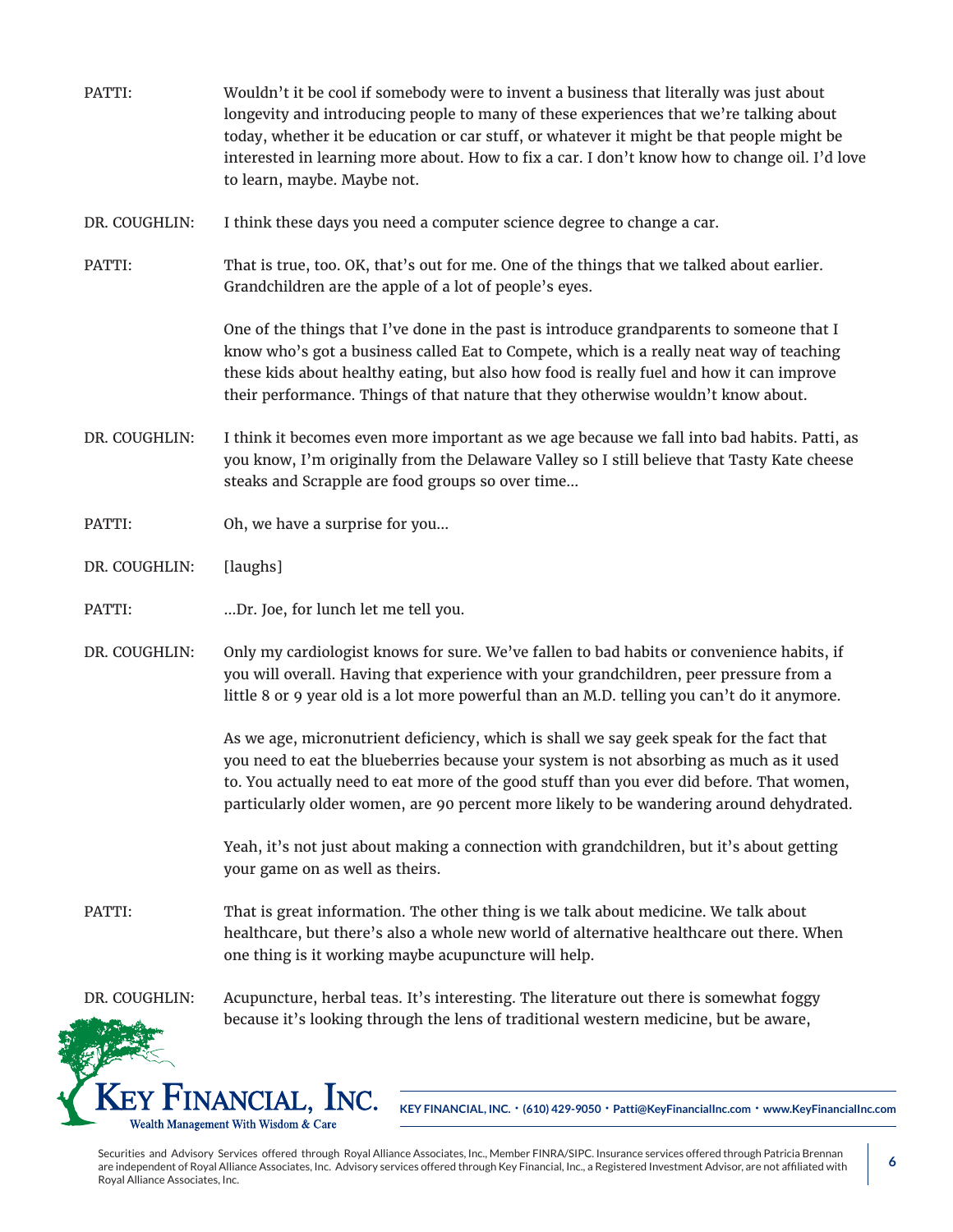as you know Patti from your own medical background, is at the National Institutes of Health do have a complementary medicine division. This is now becoming more and more mainstreamed. PATTI: CBT is here to stay. Yeah. It's important. To talk about something that's a difficult topic, again to help listeners out there, is a lot of our clients are being exposed to the opioid addiction. DR. COUGHLIN: Yes. PATTI: It comes up in conversations as we're talking about estate planning. If you're leaving money to children or grandchildren, you don't necessarily want to leave a lot of money and support that addiction. We're really beginning to introduce those people to incredible family counselors who specialize in addiction. What are the good rehabs and what are the ones that you want to stay away from? A lot of times, people are talking about zip code therapy, which is very effective. People, places and things, get them out of the area. Well, OK. That's fine and dandy, but I don't know any places in California or Florida. I've heard horror stories about some of them. To be able to connect families in a really difficult chaotic period of their lives, and to be able to give them hope that there is a solution, here are the people that you can call to help. DR. COUGHLIN: We're often doing it in a state of panic, which is not the time to make a good analytical determination. That's what I mean by a longevity planner or longevity planning. Having that resource of saying we've seen this before, we're not saying this is the absolute answer, but here's the range of possibilities and the questions to ask. PATTI: The other thing and I think you're teaching a course right now on universal design. DR. COUGHLIN: I have a new course actually, on designing for an aging world. I'm really excited about it because it's going to be looking at housing and transportation. Frankly, all the physical built environment that we take for granted as we age. PATTI: I'm so excited to have you here today because folks, those of you are listening, I want you to know that Dr. Joe is going to take a walk around my office and give us feedback because we are in the midst of a renovation. How are we doing there? How inviting is this? Does it work for our clients?

That's really important because I do want to make sure that it's a comfortable environment where people feel really safe.



**KEY FINANCIAL, INC. • (610) 429-9050 • Patti@KeyFinancialInc.com • www.KeyFinancialInc.com**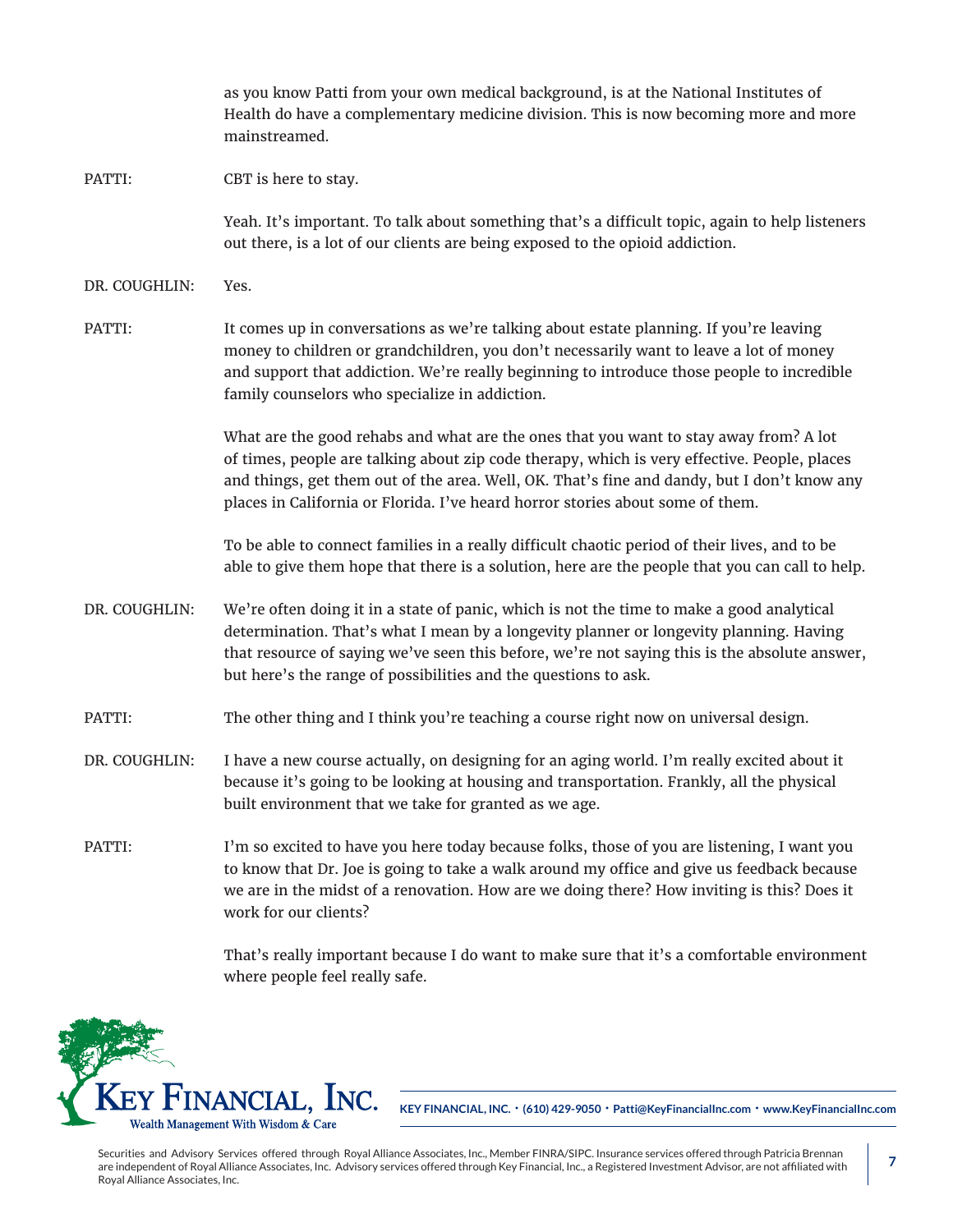| DR. COUGHLIN: | Yeah, absolutely. If you think about the stores that we shop in or the stores that we like or<br>the hotels and resorts we like to go to, it's not just about the service. It's certainly not just<br>about the product. They always remember how you made them feel.                                                                                               |
|---------------|---------------------------------------------------------------------------------------------------------------------------------------------------------------------------------------------------------------------------------------------------------------------------------------------------------------------------------------------------------------------|
| PATTI:        | Yeah. Oh, absolutely. Absolutely. In addition to those things, let's talk a little bit about<br>exercise. A lot of people think they have to go out to a gym and work out and kill<br>themselves. It's true, though, isn't it? That there are actually trainers who specialize in<br>cardio for 70 year olds.                                                       |
| DR. COUGHLIN: | Right.                                                                                                                                                                                                                                                                                                                                                              |
| PATTI:        | Right. Because it's different than our kids or younger people. How do you do that safely to<br>connect people to those trainers who specialize that? If you're a trainer you might want to<br>think about really creating a niche for yourself out there because there is a growing need<br>for that. We talked about Alzheimer's and your theory and mine as well. |
|               | There's a gentleman named Deepak Chopra who talks about the 15 biomarkers of aging.<br>Biomarkers are gray hair, wrinkled skin, things of that nature. He talked about the 10<br>things that we can all do to improve the biomarkers and increase our life expectancy.                                                                                              |
| DR. COUGHLIN: | It's amazing how much behavior is its own medicine.                                                                                                                                                                                                                                                                                                                 |
| PATTI:        | Isn't it true?                                                                                                                                                                                                                                                                                                                                                      |
| DR. COUGHLIN: | Yeah.                                                                                                                                                                                                                                                                                                                                                               |
| PATTI:        | It is fascinating. Some of the things were really interesting. For example, wouldn't surprise<br>anybody here. Avoid toxic substances and toxic people.                                                                                                                                                                                                             |
| DR. COUGHLIN: | [laughs]                                                                                                                                                                                                                                                                                                                                                            |
| PATTI:        | How's that? Increase your life expectancy.                                                                                                                                                                                                                                                                                                                          |
|               | If it's not working, remove that from your life. You already know this, I think, but if I<br>were to ask you what is the one thing that people can do that actually improves all 15<br>biomarkers? What would that be?                                                                                                                                              |
| DR. COUGHLIN: | I'm going to guess it's exercise.                                                                                                                                                                                                                                                                                                                                   |
| PATTI:        | You got it.                                                                                                                                                                                                                                                                                                                                                         |
| DR. COUGHLIN: | The new prescription.                                                                                                                                                                                                                                                                                                                                               |



**KEY FINANCIAL, INC. • (610) 429-9050 • Patti@KeyFinancialInc.com • www.KeyFinancialInc.com**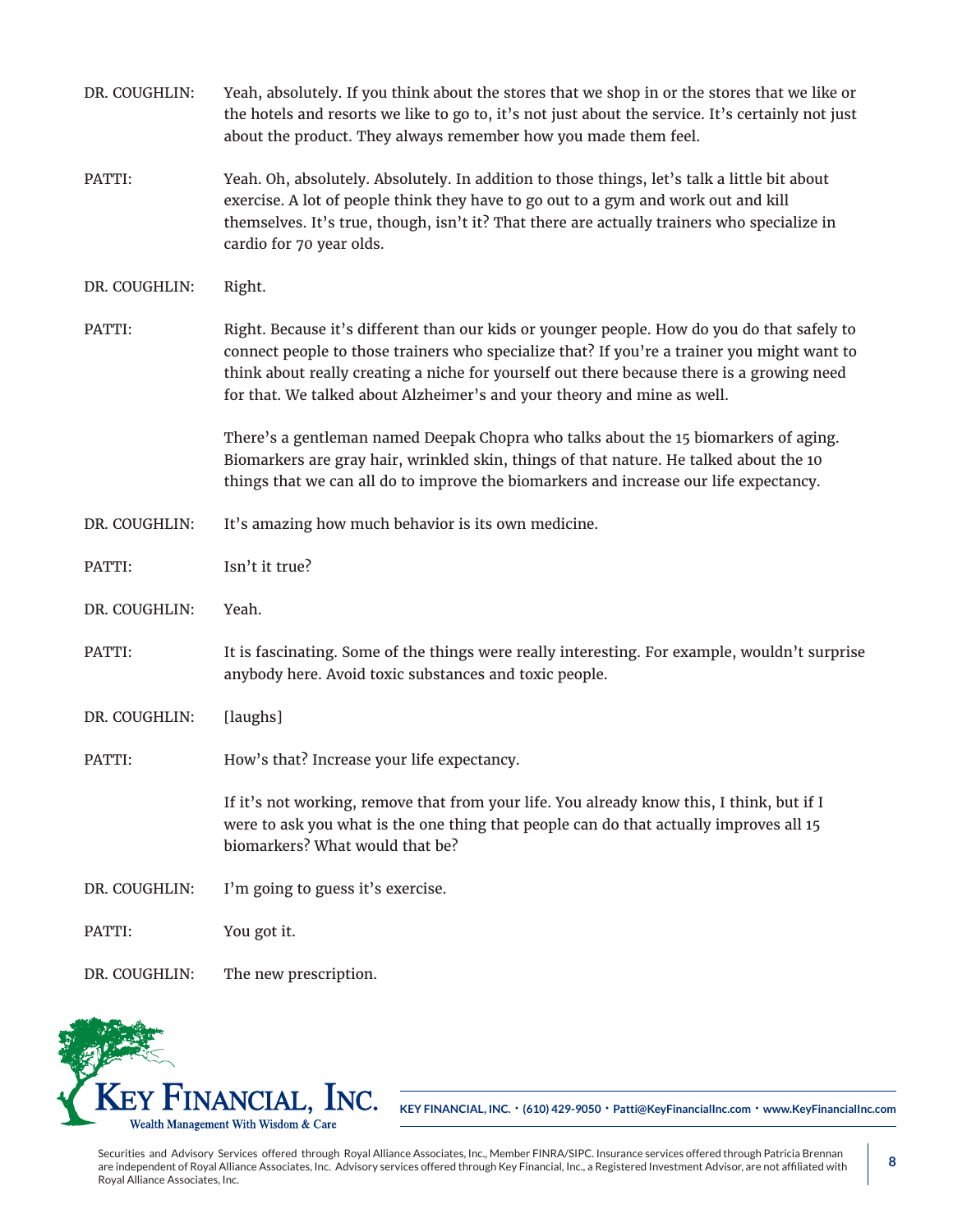| PATTI:        | It is the new prescription. To make people aware of that, the people that you're introduced,<br>the people who are listening, getting out there and walking.                                                                                  |
|---------------|-----------------------------------------------------------------------------------------------------------------------------------------------------------------------------------------------------------------------------------------------|
|               | It doesn't have to be crazy sweating, the whole thing, but that interval training, walk fast,<br>walk slow, really does a lot to improve your                                                                                                 |
| DR. COUGHLIN: | It's the street sense - use it or lose it. Our parents knew that. If you think about it, even<br>those who used to do a lot of manual labor. It was amazing how those folks who worked<br>hard with their bodies lasted a long time.          |
| PATTI:        | Your point earlier offline is that a lot of people think that that's the lack ofThe couch<br>potato is contributing to Alzheimer's in America.                                                                                                |
| DR. COUGHLIN: | Yes, exactly, because if you think about it, a lot of the diseases, whether it's behavioral<br>related diabetes or cardiovascular, have many of the same indicators of what we think is<br>proverbial senior moment or Alzheimer's.           |
|               | In fact, it may be stroke. It may be various other issues around CVD.                                                                                                                                                                         |
| PATTI:        | When you think about the quality of life in that last third of life, even if you do, you go to<br>a gym. Well, who else is at the gym, right? You can take these classes. You're around other<br>people.                                      |
|               | My best friend in the whole wide world is a Chester County housewife and very proud of it.<br>She spends probably four hours a day at the local gym. All of her buddies are there. They<br>workout. They go to lunch. That's her social life. |
| DR. COUGHLIN: | Social connection. If you can put the physical fitness and social connection together, that is<br>probably the two best choice a book ends of retirement one can imagine.                                                                     |
|               | It's not just about going to the gym, but maybe even a gym that caters to people that<br>you have an affinity with. There's something called Silver Sneakers which is the largest<br>program for those over age 50 nationwide.                |
|               | There are countless other gyms that are doing that. Not just to get exercise but get out.                                                                                                                                                     |
| PATTI:        | It's so important. Just get out.                                                                                                                                                                                                              |
|               | Get out of the house. Engage with other people. Improve the quality of your life.                                                                                                                                                             |
|               | I think that also, when you think about this whole process, is to your earlier point, to<br>anticipate what people might be going through, and introduce these concepts ahead of                                                              |



**KEY FINANCIAL, INC. • (610) 429-9050 • Patti@KeyFinancialInc.com • www.KeyFinancialInc.com**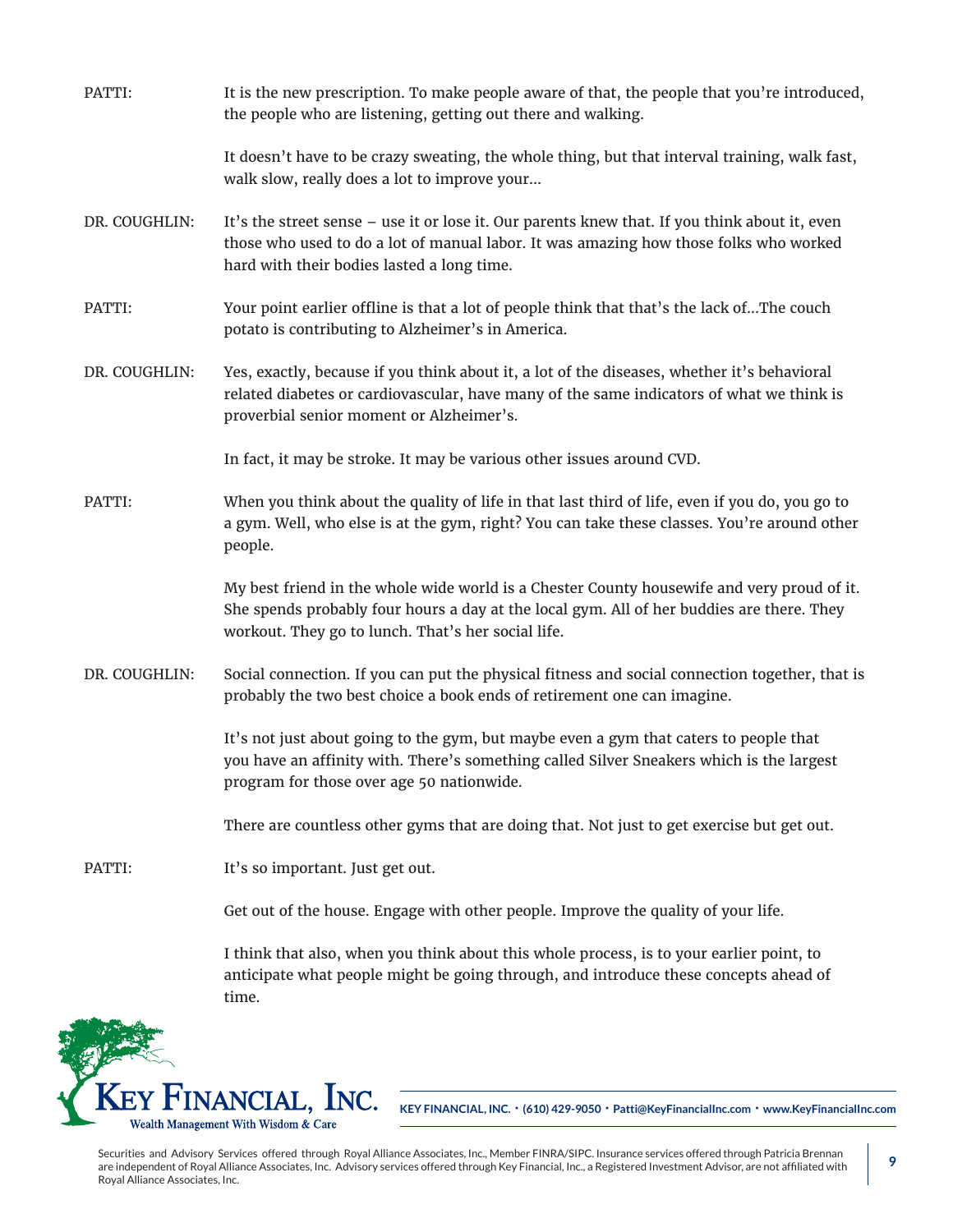Again, for those of you who are advisors, I hope there's a lot of advisors listening.

Really bring these topics up to your clients so that they begin to think of you as that go to person for not just, "I need \$5,000" but, "I've got this going on in my life. Can you help me?"

- DR. COUGHLIN: Yeah, we need to expand beyond the concern that, "Is my wealth span going to be as long as my life span?" We want to make sure that that lifespan is not just about living longer, but by living better.
- PATTI: One of the things you also mentioned was this group called Meetup. Tell everybody what that's all about.
- DR. COUGHLIN: Meetup is, they join online, and then join offline. Do things that they're interested in, which could be something, shall we say, like wine, or it could be on computers, or music, or something like that.

Basically, groups together that meet based upon common interests. You'd be surprised, some of them may be 30 year olds, some of them maybe 80 year olds.

The idea is that interest is ageless.

PATTI: It sure is. It creates instant rapport.

I am reminded of a client I met with couple weeks ago. Loves to travel. She loves to travel.

Her husband is now deceased. She has nobody to go with. She's really bummed out.

She's trying to get her grandchildren, get somebody to go on these wonderful trips, that are amazing, but there's nobody that wants to go with her.

That's the idea. That's when I brought up Meetup to her, that there are other people who would also love to go to Croatia with you.

You just don't know where they are. Why don't you go online? Go on Meetup, and see if anybody else...

DR. COUGHLIN: Put your investment hat on for a moment, Patti. One of the greatest tragedies in investment community today, that we have so few industries, let alone business brands out there, that are brave enough to invest in the 50 plus longevity economy.

Think about this. Only two percent of dollars that go into advertising go to the 50 plus.



**KEY FINANCIAL, INC. • (610) 429-9050 • Patti@KeyFinancialInc.com • www.KeyFinancialInc.com**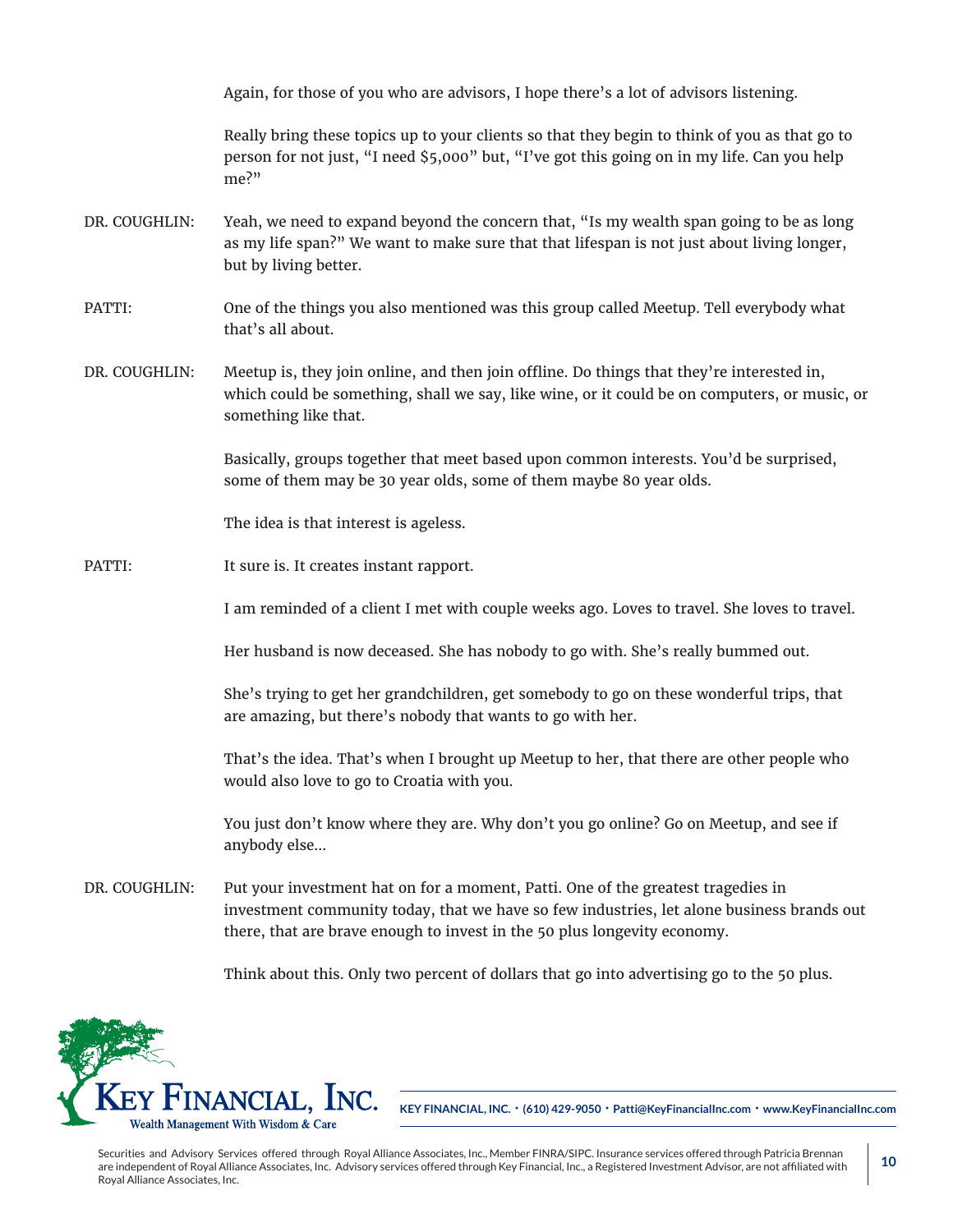Yet the 50 plus controls 70 percent of the discretionary spend. It's not just about your friend looking for a colleague to go.

She's got money. She's got time.

She is a market, and so few businesses are recognizing that.

PATTI: Absolutely. I think that also when you think about that person in terms of what that last third of life looks like, to really introduce these ideas, and to make sure that they're aware of them.

> What else should we be talking to our listeners about in terms of ideas? I think about continuing care communities, for example.

One of the things that we're doing is creating a grid of all of the communities in our area. Not just about the cost, the lump sum, the monthly fees, and the different deals that they have. Do they cover all three levels of care?

But also the culture. Do they allow wheelchairs in the dining room? Are people who may not be as healthy are they mainstreamed with everybody else? Can they be with their buddies, or are they going to a different dining room which definitely exists out there?

That I think is also important in terms of thinking about those housing decisions and where you're going to spend that...

DR. COUGHLIN: Especially if you're planning as a couple. Are you in a continuing care retirement community that has that continuum of care from independent living where you maybe still be driving and you come and go as you please, to assisted living, to skilled nursing, to even memory care?

> The little questions you want to ask like the ones you mentioned. Another one that we see more and more often is, will I be able to stay with my spouse or if I can't stay with my spouse, can we at least visit?

> Can we have either, for instance, there is now a new design being used in senior housing where it's one apartment, but two different bedrooms with one very small common area.

That way the medical issues, cognitive issues can play out, but you can still be together while living apart.

PATTI: It's also really important for those people who are single because a lot of people do go into these communities, and they are a single.



**KEY FINANCIAL, INC. • (610) 429-9050 • Patti@KeyFinancialInc.com • www.KeyFinancialInc.com**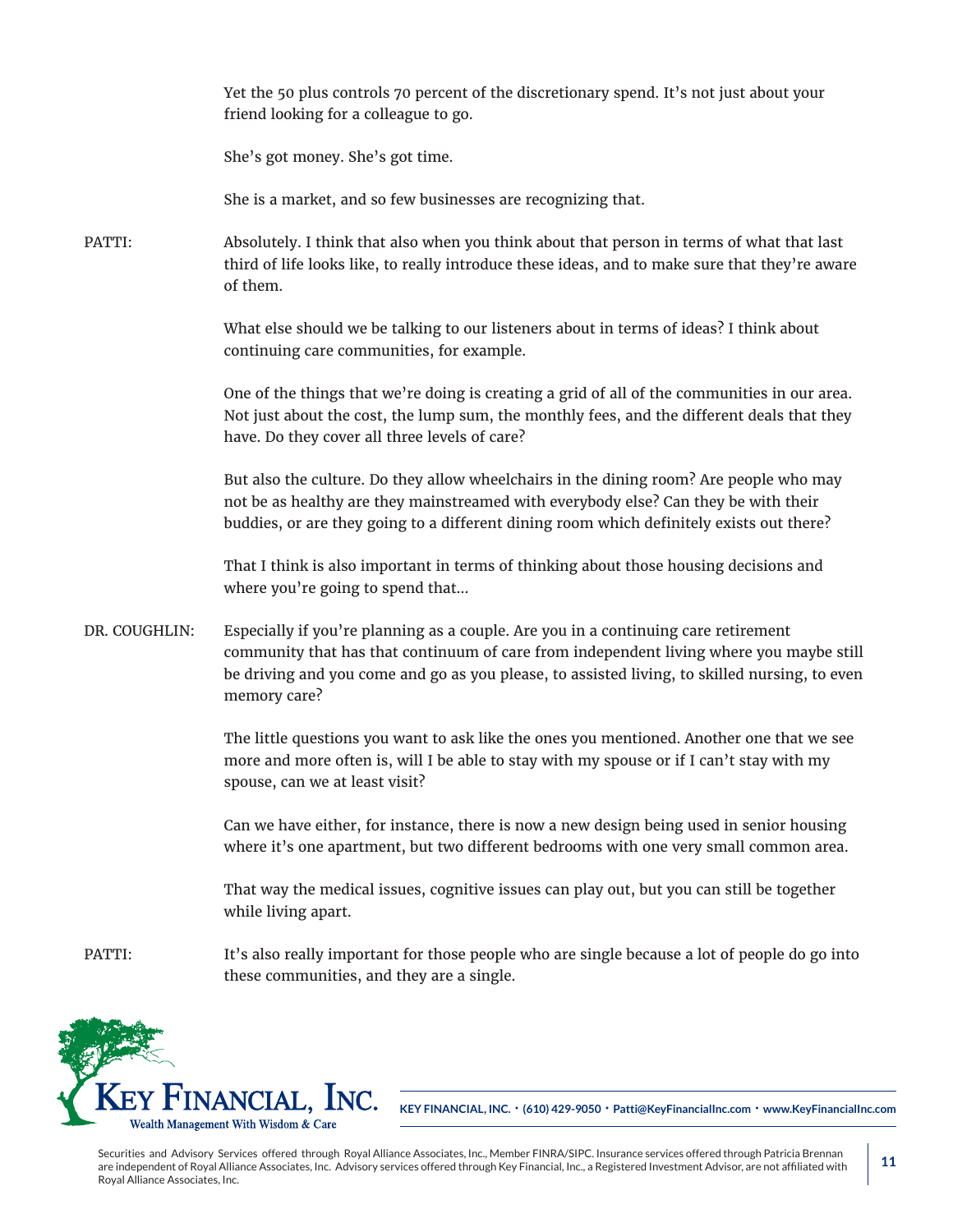|               | A client recently had a stroke, and she's in the medical wing of this community, and<br>she's really lonely. She misses her buddies. She is in a wheelchair. She can't walk, but<br>cognitively, she's fine. She's just bored to tears.                                                                                                                                                  |
|---------------|------------------------------------------------------------------------------------------------------------------------------------------------------------------------------------------------------------------------------------------------------------------------------------------------------------------------------------------------------------------------------------------|
|               | Unfortunately, she can't get to the other wing. I told her about this new wheelchair called<br>the Zinger. Have you heard about this?                                                                                                                                                                                                                                                    |
| DR. COUGHLIN: | I have not seen this one.                                                                                                                                                                                                                                                                                                                                                                |
| PATTI:        | I want to get one of these things.                                                                                                                                                                                                                                                                                                                                                       |
| DR. COUGHLIN: | It's a great name, too. [laughs]                                                                                                                                                                                                                                                                                                                                                         |
| PATTI:        | Yeah, it is the coolest thing in the world. First of all, it's really light. It's foldable, and it's<br>got power so that she can steer it. She can do circles, etc. She can go up to eight miles an<br>hour.                                                                                                                                                                            |
| DR. COUGHLIN: | Wow.                                                                                                                                                                                                                                                                                                                                                                                     |
| PATTI:        | Be careful. Don't want to be in the hallway with this woman.                                                                                                                                                                                                                                                                                                                             |
| DR. COUGHLIN: | Popping wheelies.                                                                                                                                                                                                                                                                                                                                                                        |
| PATTI:        | Exactly. It gives her that mobility to be able to get into the zinger, and go to the other wing<br>and have lunch with her friends. She doesn't have that. She has to wait for somebody, wait<br>for the wheelchair etc. Little things like that can make a big difference.                                                                                                              |
| DR. COUGHLIN: | I think one of things that your listeners may find of interest as well is that often when you<br>do go into care like that or rehabilitation, it's at the point of emergency and urgency.                                                                                                                                                                                                |
|               | If you do have the time to do part of your own longevity planning, which is to identify<br>those places that you may need, interviewing the executive director of each of the<br>properties to find out what is the culture of this place? Are they helping you move from<br>unit to unit? Are they increasing intensity and density and accessibility of people to create<br>community? |
|               | Really not just about the space, not just about the care they have on the list, but who's the<br>management.                                                                                                                                                                                                                                                                             |
| PATTI:        | Also to really understand that it can be a lot of fun going to these places. It's not the place<br>that you're going to die.                                                                                                                                                                                                                                                             |
| DR. COUGHLIN: | Many of them now have pubs even.                                                                                                                                                                                                                                                                                                                                                         |
|               |                                                                                                                                                                                                                                                                                                                                                                                          |



**KEY FINANCIAL, INC. • (610) 429-9050 • Patti@KeyFinancialInc.com • www.KeyFinancialInc.com**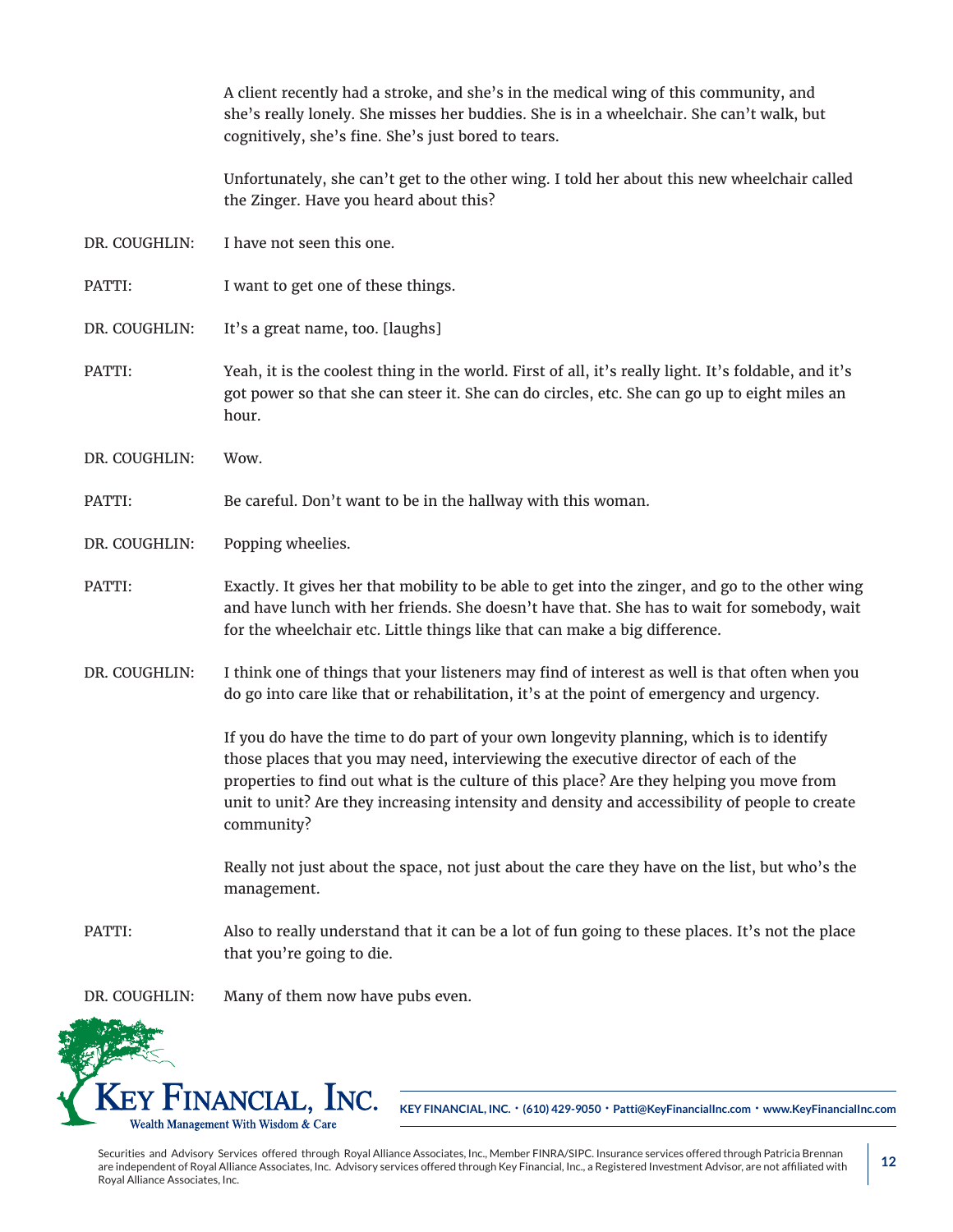| PATTI:        | It's a blast. They have parties. They've got the wine. It's incredible. People are having fun.<br>They're meeting new people. They're engaged, and the studies, as you probably know, is<br>that people who go into these communities, assuming that it's a good one and supporting<br>them, they live much longer than people who do not.                                                 |
|---------------|--------------------------------------------------------------------------------------------------------------------------------------------------------------------------------------------------------------------------------------------------------------------------------------------------------------------------------------------------------------------------------------------|
| DR. COUGHLIN: | The average age now is getting older going in because so many of us want to age in place,<br>but we're finding because you were mentioning that so many of us are living alone, going<br>to have that community is more important than where you're living.                                                                                                                                |
| PATTI:        | Yes, exactly. Especially as you've said before, families are so fragmented all over the<br>country. To be able to go to a community and have a whole new tribe. We all want to<br>belong. We want to have friends. We want to have a tribe. It's terrific because they provide<br>the transportation. You can go to plays. You're still driving. You're still going to your<br>church.     |
|               | You're doing all of those things. It's a new season of this thing called retirement.                                                                                                                                                                                                                                                                                                       |
| DR. COUGHLIN: | In fact, some of the questions that people may want to ask as they shop not just for their<br>parents, but pivot it to think about their own. Many of these properties are no longer just<br>out in the hinterlands where land was cheap and they built. Some of them are now more<br>and more urban. Think about what's not just inside the wall, but what's outside the wall as<br>well. |
| PATTI:        | Dr. Joe Coughlin, what can I say? Thank you so much. This has been so interesting. I've<br>thoroughly enjoyed all three of these podcasts. I would love to have you here all day, but I<br>don't think MIT would allow that.                                                                                                                                                               |
| DR. COUGHLIN: | The day job calls. [laughs]                                                                                                                                                                                                                                                                                                                                                                |
| PATTI:        | Yes, absolutely, and the research that you're doing also calls. Again everybody, go to the<br>show notes. Log on to MIT's site. If you are doing anything, remember, it doesn't have to<br>be changing diapers. If you're making phone calls, that's the beginning of that spectrum of<br>care giving.                                                                                     |
|               | We want to hear from you. We want to learn what your life is like.                                                                                                                                                                                                                                                                                                                         |
| DR. COUGHLIN: | Share with others.                                                                                                                                                                                                                                                                                                                                                                         |
| PATTI:        | Share with others. Give MIT the data so that they can determine, "Gee, what are the<br>services? What are the products? What are the things that can make a difference not only<br>for you as a care giver, but the person that you're providing that care for?"                                                                                                                           |
| DR. COUGHLIN: | Patti, I have the unique fortune to be a researcher, which I means I get paid to watch. It's a                                                                                                                                                                                                                                                                                             |
|               |                                                                                                                                                                                                                                                                                                                                                                                            |
|               | KEY FINANCIAL, INC.<br>KEY FINANCIAL, INC. . (610) 429-9050 · Patti@KeyFinancialInc.com · www.KeyFinancialIn                                                                                                                                                                                                                                                                               |

Securities and Advisory Services offered through Royal Alliance Associates, Inc., Member FINRA/SIPC. Insurance services offered through Patricia Brennan are independent of Royal Alliance Associates, Inc. Advisory services offered through Key Financial, Inc., a Registered Investment Advisor, are not affiliated with Royal Alliance Associates, Inc.

**Registration** 

Wealth Management With Wisdom & Care

**KEY FINANCIAL, INC. • (610) 429-9050 • Patti@KeyFinancialInc.com • www.KeyFinancialInc.com**